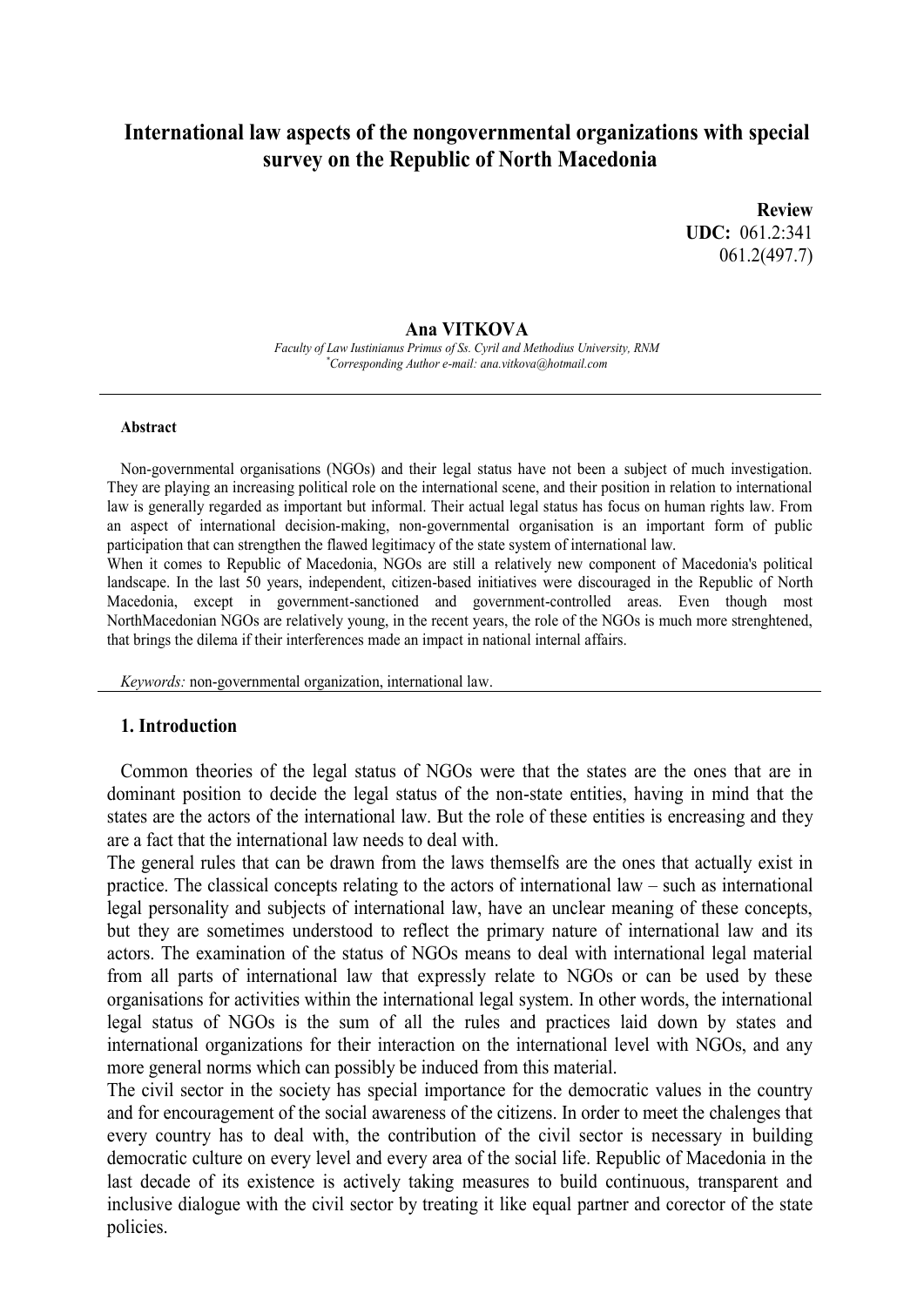## *2.* **The legal status of NGOs in international law**

Common for the NGOs as organisations is that they possess international legal rights in their capacity as organisations related to their existence and functioning. Differences in geographical regions bring different categories of NGOs which than formulate different rights and obligations for them as organisations. Whether the rights of NGOs in different geographical regions may vary, the dilema that these rights include corporate elements is not strong and compared to the general status of NGOs on the universal level, international law gives a strong position to organisations regarding workers and employers.

The European Convention on the Recognition of the Legal Personality of International Non-Governmental Organisations<sup>1</sup> gives the right to the NGOs based within the territory of state to be recognised as legal persons within the territories of other state parties to the Convention. In addition, the Fundamental principles on the status of Non-Governmental Organisations in Europe<sup>2</sup> formulate at least guidelines on the protection that should be afforded NGOs under national legislation, and express a general recognition of the importance and legitimate expectations of NGOs within the society.

Regarding obligations, the position of NGOs is still not clear, probably because of general concerns about the formulation of international legal duties for non-state actors outside clearly defined fields. Nevertheless, some 'grey zones' of normativity seem to exist within human rights law, where non-state actors have the responsibility, inter alia, not to 'engage in any activity or to perform any act aimed at the destruction of any of the rights' of others, as stated in Article 30 of the Universal Declaration of Human Rights<sup>3</sup>. Moreover, state parties to the International Convention for the Elimination of all Forms of Racial Discrimination<sup>4</sup> are obliged to prohibit racist organisations and their activities. This Convention lays down limits to the rights of organisations. NGOs which enter into formal relations with international governments also undertake certain obligations formulated by the resolutions which form the basis for such cooperation. Finally, many NGOs voluntarily stick to codes of conduct which are sometimes a requirement by international governments in their agreements with NGOs.

The area that is most familiar to dealing with NGOs is the international humanitarian law. Regarding the status of NGOs within this field of law, there are numerous provisions in the Geneva Conventions and Additional Protocols<sup>5</sup> which oblige state parties to respect and protect the work of humanitarian organisations, once their assistance has been accepted. The most interesting rule within this field of law from the perspective of the international legal status of NGOs is the provision of the Geneva Conventions that states that the contracting parties may agree to entrust to an organisation which offers all guarantees of impartiality and effectiveness as a protecting power.

The standing of NGOs before international and regional tribunals and judicial bodies is also important for their legal treatment. In the whole complex of such procedures, it is striking to find that NGOs have acquired standing within so many fields and regions of law. It is also noticable that the number of procedures accessible to NGOs is increasing. On the international level,

 $\overline{a}$ 

<sup>1</sup> https://www.coe.int/en/web/conventions/full-list/-/conventions/treaty/124

<sup>2</sup> https://www.osce.org/odihr/37858

<sup>3</sup> http://www.un.org/en/universal-declaration-human-rights/

<sup>4</sup> https://www.ohchr.org/en/professionalinterest/pages/cerd.aspx

<sup>5</sup>https://www.icrc.org/eng/war-and-law/treaties-customary-law/geneva-conventions/overview-genevaconventions.htm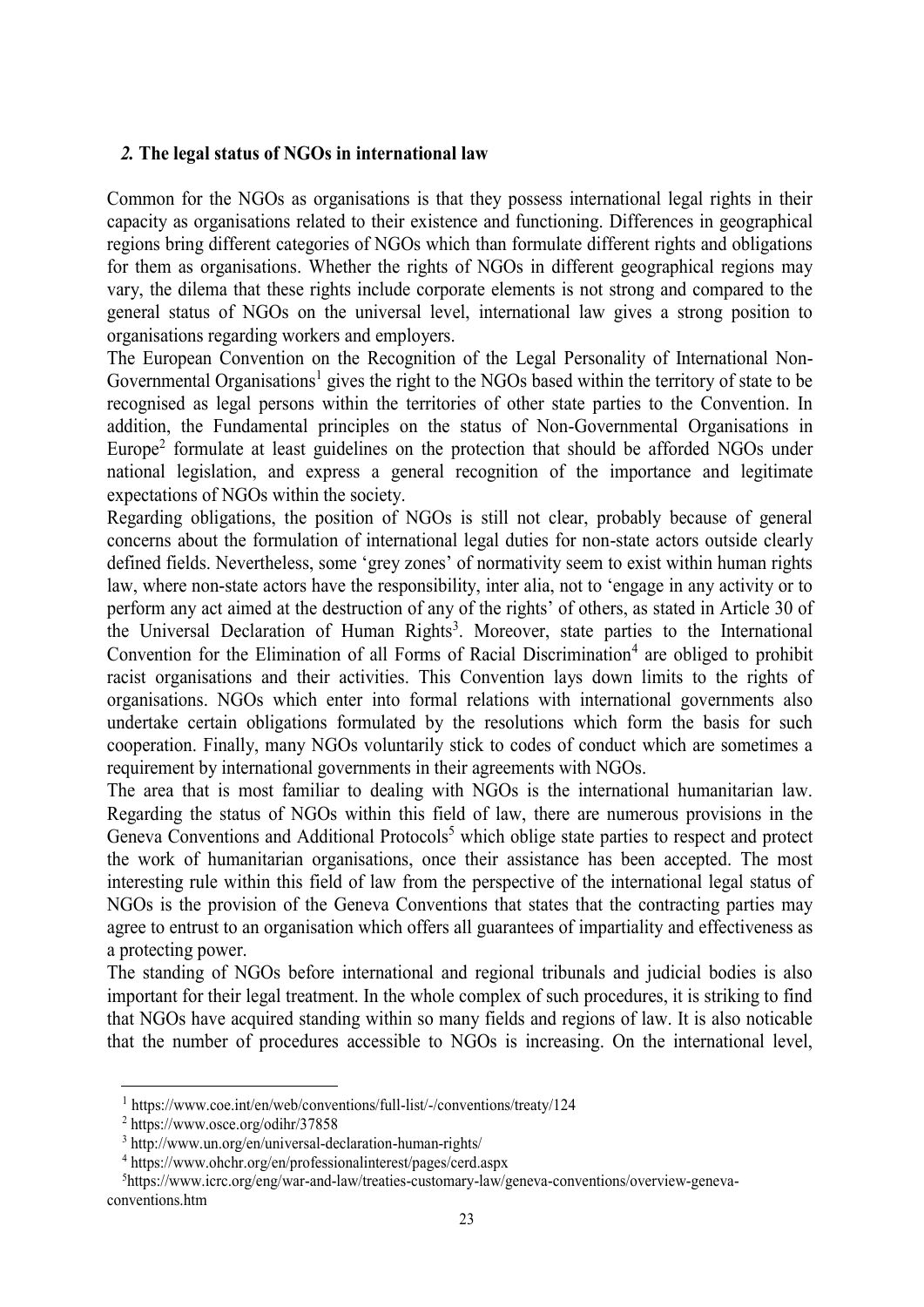NGOs still have access only to quasi-judicial procedures, but are often active in individual cases examined by the UN treaty bodies, but lack standing of their own. The most important international court – the International Court of Justice – is closed to non-state actors, although NGOs have attempted to make use of this Court. The European Court of Human Rights and the European Court of Justice are currently the only courts which are directly accessible to NGOs as parties, and they also provide limited access. The International Court of Justice has the possibility under its Statute to notify 'international organisations' able to supply relevant information that the Court will be prepared to receive written or to hear oral statements, but seems to have issued such a notification to an NGO only once.

#### *2.1 Participation instead of consultation*

Many international conferences have a common characteristic to give NGOs the right to participate. Conferences demonstrate an increasing acceptance of NGOs as partners in dialogue, at both law-making and other meetings, on the part of states. In fact, the number of NGO representatives often exceeds the number of state representatives.

The states are the ones that take the decisions, and a decision-maker may be influenced by many different persons, trends and politics. However, the influence that NGOs seem to have in some international relations demonstrates that the rules that allow for their presence and for their submissions are a evidence of an acceptance of the participation of NGOs in international legal system. Another interesting feature of intergovernmental negotiations is that states are sometimes represented by NGOs, for example, at environmental meetings. On the other hand, there are also conferences and bodies which have limited contacts with NGOs, such as the International Monetary Fund. This diverse picture of the international legal status of NGOs leads to the question whether there are any elements of this status which are common to all categories of NGOs throughout the world. Regarding rights, this is uncertain. The legal status which is potentially open for all international organisations is the consultative status with NGOs. NGOs may also participate in international conferences held by the United Nations if they can demonstrate that their activities are of relevance to the conference. Finally, many NGOs are potential partners in operational co-operation with intergovernmental bodies, and are therefore also potential parties to agreements concluded under international law. In sum, most elements of the international legal status of NGOs vary depending on which category of NGOs the organisation belongs to and in which region it is based.

## *2.2 Possible developments of the legal status of NGOs*

Apart from gradual developments of the international legal status of NGOs through diverse rules in treaty-law, resolutions adopted within international governmental organizations and customary law, states might in the future see advantages in clarifying and generalising the legal position of NGOs through international instruments. The European Convention on the Recognition of the Legal Personality of International Non-Governmental Organisations provides that the legal personality and capacity of international NGOs within the territory of the state party where they have their statutory offices shall also be recognised within other contracting states.

However, while the European Convention on the Recognition of the Legal Personality of International Non-Governmental Organisations provides a legal platform for NGOs which seek to extend their activities into new states, the main interest of many NGOs is to participate on the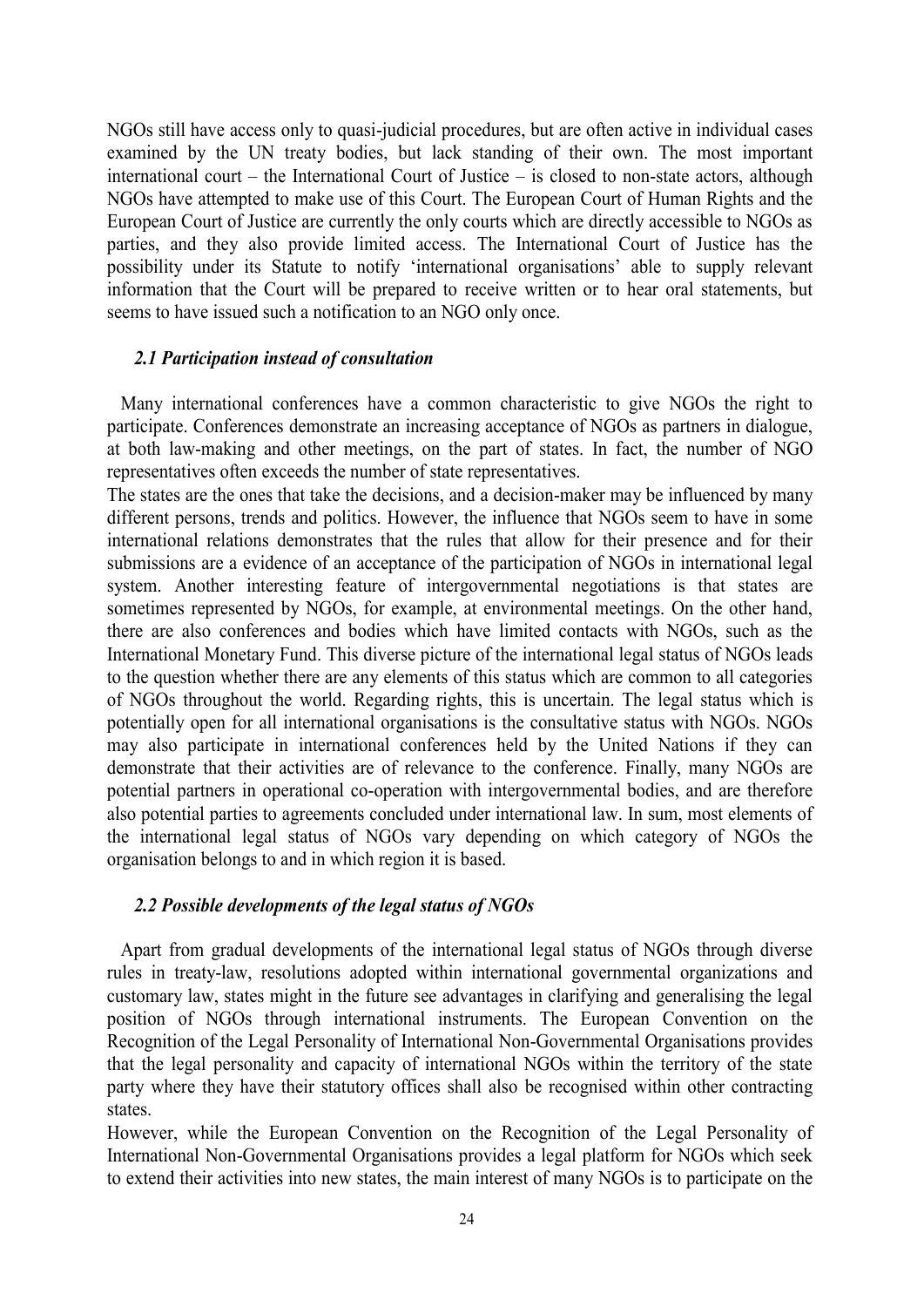international scene. One way of attributing NGOs with a more general legal status on the international scene would be to create a common system among international government organizations for NGO participation. A shared system would mean that available resources could be used more rationally. Moreover, the systems for reviewing applications from NGOs that seek to participate could be made more based on expertise, and than become less politicised. The bodies for granting consultative status and accreditation are usually composed of state representatives, and whether organisations are granted or denied access sometimes depends more on where they are based and which states are represented in the organ deciding on their application, than on to what extent they meet the formal requirements. A more general status that would provide access to a combination of international institutions after review of the organisation could also have the function of creating public confidence for the NGOs accepted, which could perhaps even lead to a more generally accepted understanding of the concept of 'NGO'. Furthermore, it could also create clearer accountability on the part of NGOs by requiring compliance with international legal rules or codes of conduct, in particular within the framework of operational collaboration. Finally, better methods for securing fair geographical and social representation could be established in relation to such arrangements for cooperation.<sup>6</sup>

The process of globalisation, with its diffusion of state power, can cause democratic deficits which weaken the legitimacy of international law in relation to people all over the world. It is observed that the weak influence of traditional democracy in matters of global governance is one reason why citizens in different parts of the world are urging greater democratic accountability from international organisations. The legitimacy of international decision-making is also problematic in relation to nationally unrepresented or underrepresented groups, such as cultural, religious and linguistic minorities. It is considered that the regulated participation of NGOs as informants and partners of dialogue in intergovernmental meetings was a phenomenon that was healthy for the overall functioning of international law and that it contributes to strengthening its legitimacy. It was not suggested that NGOs should have a general right to vote or negotiate alongside governments in international bodies. From a more pragmatic point of view, cooperation with NGOs can also help bring information and expertise into intergovernmental scene and back again to the public.

With all the characteristics and goals of the NGOs they give the impression that it NGOs are 'good'. This is not the case. It is recognised that NGOs are self-appointed, single-issue-oriented and often not accountable to the people on whose behalf they claim to speak. The NGO sector is also dominated by the North in several reasons, such as power and resources. The definition of 'non- governmental organisation' is outlined on the basis of definitions which are contained in international instruments. This definition was fairly basic in its character and did in principle not distinguish between organisations on the basis of their objectives. It is suggested that the question of whether international law should provide and protect a form of political participation through non-governmental organisation is on another level than the issue of which particular organisations should be entitled to participate in which particular situations, and what should then be required in terms of structure, objective, accountability, etc. in these different contexts.

It should also be observed that the points made as regards the international participation of NGOs are not intended to be exclusive of other actors. The fact that it is suggested that the role of NGOs is important in some contexts does not mean that other actors are considered less important. At the same time, it is argued that non-governmental organisation as a form or an

 $\overline{a}$ 

<sup>6</sup> Anna Karin Lindblom, Non-Governmental Organisations in International Law, Cambridge University Press, 2005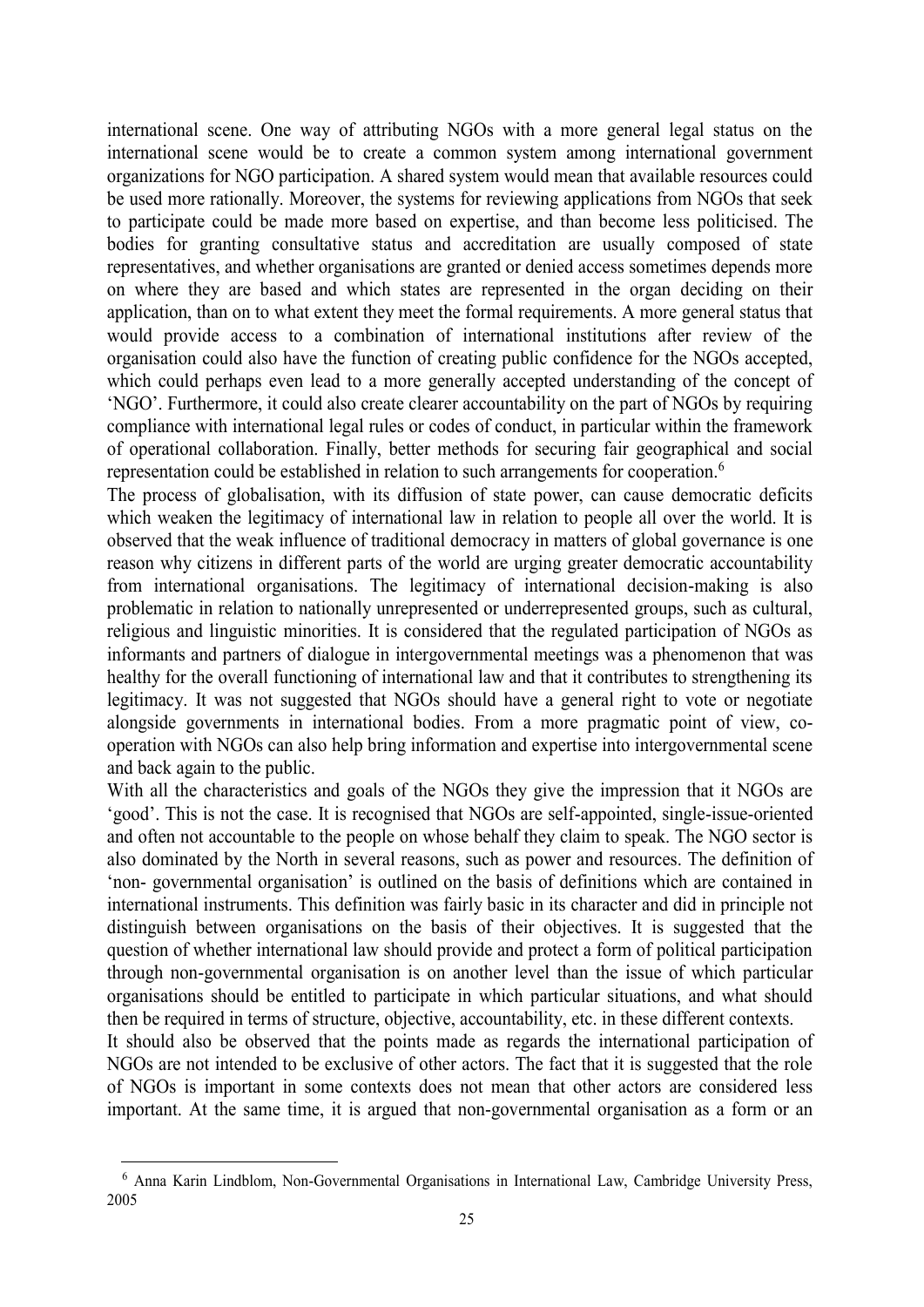instrument of participation is important, because it is neutral to different interests, sectors of society and objectives. It provides a common platform for a diversity which is also its strength. The international legal status of NGOs, as composed of these different factors, is considerable and this status is increasing. New complaints procedures which provide standing for NGOs were put in place during the 1990s and the practice of some courts has become more permissive towards NGOs. New arrangements for consultation with NGOs have been established by international governments, and some of the older mechanisms for consultation with NGOs have been replaced by arrangements for participation. The participation of NGOs in international conferences has also been increased, and the influence of these organisations on international law-making more generally recognised.

In view of what has been said above about the role of NGOs in relation to the legitimacy of international law and the position that has actually been provided for NGOs in international law, the question can be raised if the international legal system will reach a point when NGOs have a general right to participate in international legal discourse.

#### **3. NGOs in Republic of North Macedonia**

The acting of the civil associations and foundations in the Republic of Macedonia is regulated with article 20 from the Constitution which guarantees the freedom of associating of the citizens to achieve and protect their economic, social, cultural and other rights and beliefs, where the citizens can freely form civil associations, to join them and leave them. The legal frame of the civil sector was established in 1998 with the Law of civil associations and foundations and then in 2010 with the new Law of associations and foundations, which harmonized the legal frame with the european standards which will bring to sustainability of this sector in the future.

The Government of the Republic of Macedonia within its politics encourages the development of the civil society through continuous and effective collaboration with the civil sector and in December 2004 in the General secretariat, new unit was established, Unit for collaboration with non-governmental organisations. Later, in 2007 they adopted a Strategy for collaboration of the Government with the civil sector with Action plan 2007-2011, which set the basis for collaboration between the Government and the civil sector and what was highlighted was the importance of the participation of the citizens in creating politicies, their suggestions and critics. Also, in 2007 they brought a Code of good practices for financial support of the associations and foundations from the Budget of the Government of the Republic of Macedonia. This important role of the civil sector in the development of the society contributes for strengthening of the democracy, pluralism and tolerance, which lead to the second Strategy for collaboration of the Government with the civil sector in 2012 with Action plan 2012-2017. In may 2016, the Government brought a decision about formation of Council for collaboration between the Government and the civil sector, which in November 2017 was changed in order to get bigger functionality and collaboration. The purpose of these strategic documents is through measures for collaboration of the Government with the civil sector to get to promotion of the collaboration and partner relations, as wellas mutual trust, responsibility and equal opportunities in the overall social trends. Based on the results so far and the needs for development in the future, the newest Strategy for collaboration of the Government with the civil sector 2018-2020 was adopted, which worked out future activities for promotion of the collaboration and development of the civil sector as a correction of the power in the country, service of the citizens and partner of the state and its engine.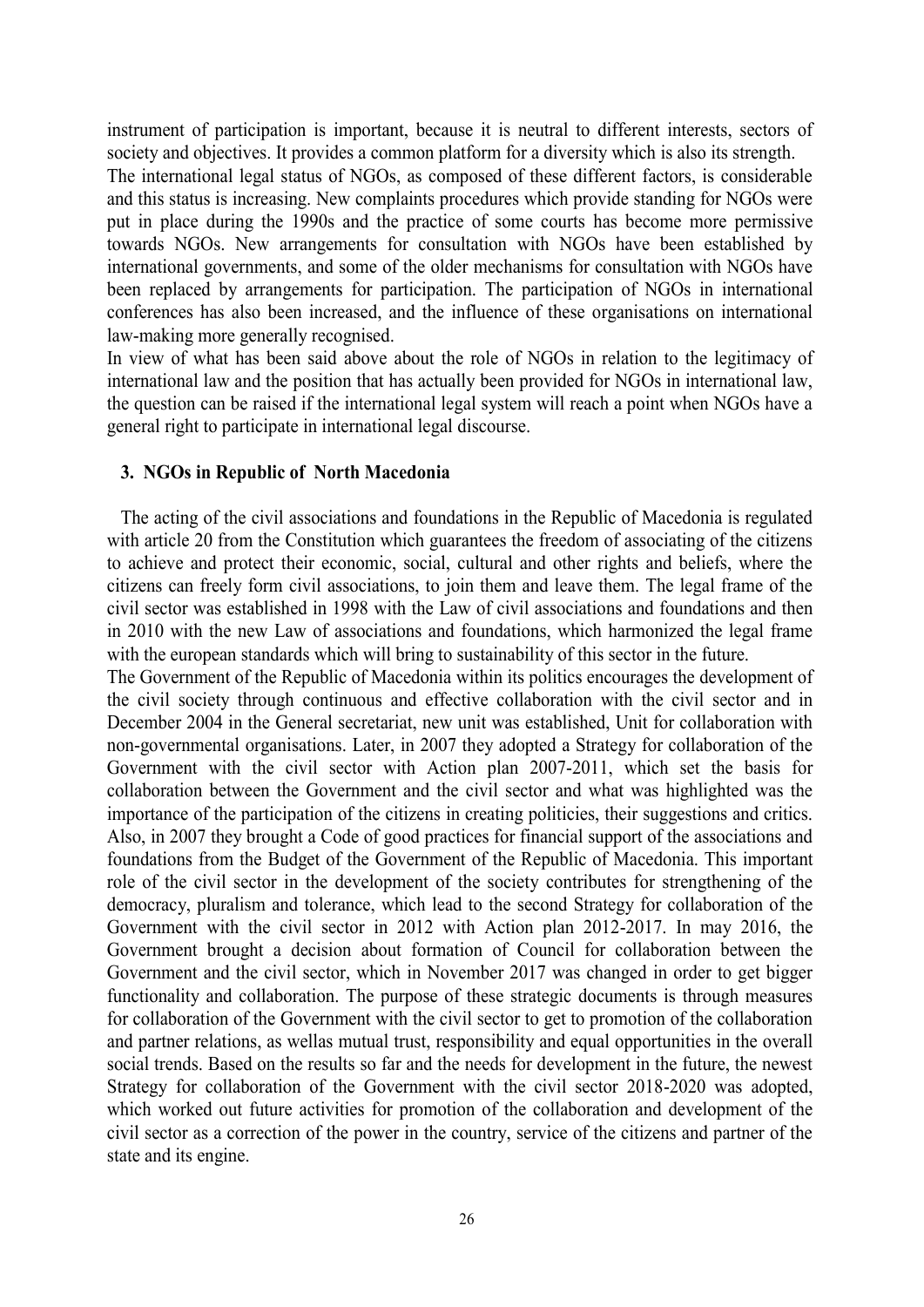The civil sector in the Republic of North Macedonia consists of associations, foundations, unions, foreign organisations and other forms of associating which are non-profit, not connected to political parties and are established for achievement and protection of rights and beliefs in accordance with the Constitution and the laws. Acording to tha Central registry data, in april 2018, there were 8924 registered civil organisations, from which 8780 associations and unions and 144 foundations. But, the total number of the active civil organisations, meaning the ones that submited annual report for 2017 is 5975, from which 5853 associations and unions and 122 foundations. In relation to 2015 when the number of active organisations was 4148, in 2017 there is an increase of their number for 30,58%.

The total income of the civil organisations in 2017 was 7.779.311.200,00 denars (around 126,5 milion euros) from which 6.831.008.273,00 (around 111 milion euros) are income for associations and unions, and 948.302.927,00 (around 15 milion euros) for foundations. This amount has also increased in relation to 2015 for 31,72% when the total amount was 5.312.039.865,00 denars (around 86,3 milion euros). What is noticeable is the enormous difference in the number of the civil organisations in the Republic of Macedonia and their income, especially in the last three years. To find out the reason for this huge increase of the number and the funds of these organisations, we should go back to the happenings in 2015 in the Republic of Macedonia.

## *3.1 The North Macedonian case - conspiracy against the government?*

In february 2015, the oposition leader accused the Prime Minister of the country for wiretapping more than 20.000 people including social activists, judges, political opponents, foreign ambassadors and more than 100 journalists. Of course the charges were rejected by the Government, but the opposition party started releasing recordings of phone conversations which later lead for the opposition activists and protesters to set up tents and camped near the government building, planning to stay until the government resigned. Demonstrations continued to grow and after series of difficult meetings when the crisis prompted, the wiretapping crisis was solved through the so called Przhino agreement of 2015, which was brought by EU mediation. The agreement set out a roadmap leading toward early elections at the end of 2016 even though the original schedule was postponed a few times according to analyses coordinated by leading think tanks and watchdogs.

After the elections, the North Macedonia's ruling party VMRO-DPMNE won the majority in tightly contested early parliamentary elections. The president of the party and former Prime Minister announced a manifesto, that declares that the ruling party plans to put an end to foreign meddling, stop negotiations under EU or US mediation and fight against NGOs financed from abroad. In a scathing speech against the western diplomats in the country he accused unnamed foreign representatives of "trying to influence the SEC" through their actions. "Some ambassadors are meddling far too much in our internal politics. That must stop," he declared. "We have information that foreign representatives were involved in the work of the SEC with a goal to influence one of its members to conduct post-election engineering and falsifying the will of the citizens", Gruevski said. He started blaming civil society actors. He denounced the foreign interferences in national internal affairs, notably by directly threatening NGOs that receive funds from abroad, claiming they were corrupted and served foreign interests detrimental to North Macedonia's interests. This lead to the movement "Stop Operation Soros", created in January 2017 by pro-governmental experts can illustrate that attempt to undermine civil sector's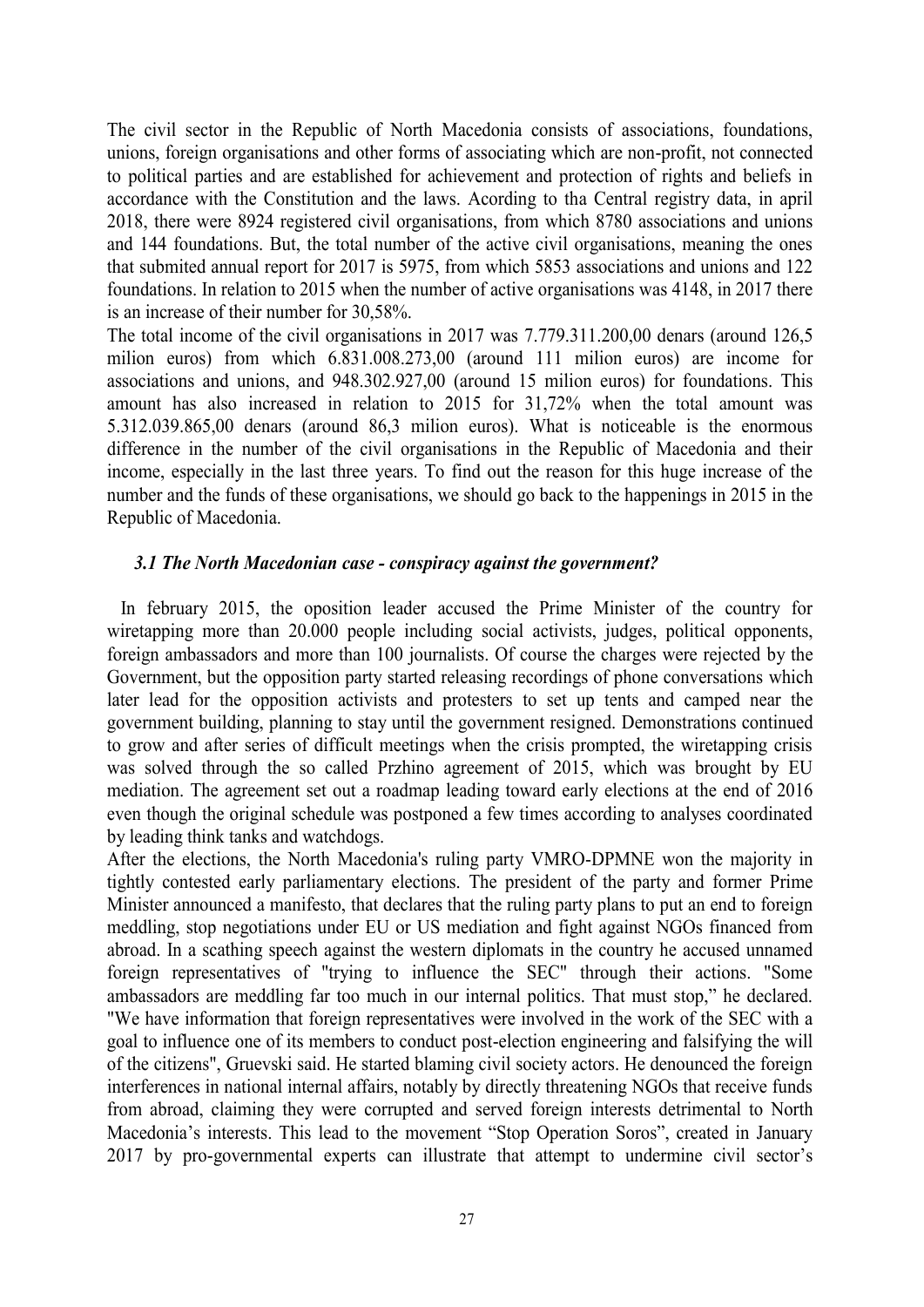capacities to carry out their missions by banning the George Soros' Open Society Foundation grants.

Since the beginning of the political crisis in North Macedonia, pro-government media regularly blamed the EU, the US and NGOs allegedly financed by American billionaire George Soros for what they perceive as conspiracy against the government. "We'll fight for de-Soros-isation of North Macedonia and strengthening of an independent civil society that won't be under anyone's control," Gruevski announced. The Stop Operation Soros movement, SOS, was presented and the founders called on all "free minded citizens" to join SOS in the "fight against onemindedness in the civil sector, which is devised and led by George Soros". They say their first activities will focus on exposing the subversive activities of Macedonian NGOs financed by the billionaire in North Macedonia. Russia more or less outlawed Soros-affiliated organisations in 2015. This January, authorities in Hungary said they would use "all the tools at its disposal" to "sweep out" NGOs funded by the Hungarian-born financier, which "serve global capitalists and back political correctness over national governments." Hungarian Leader Viktor Orban last year accused Soros of destabilizing Europe by encouraging mass immigration to Europe from Middle Eastern war zones.

That operation in North Macedonia began with the Public Revenue Office, UJP confirmed that it is preparing to send financial inspectors to the Foundation Open Society - North Macedonia and to 20 other NGOs, but dismissed allegations that its actions were motivated by the ruling party threat to combat internationally-funded civil sector groups that allegedly work for foreign interests. "The UJP carries out regular controls of all taxpayers based on its legal jurisdiction, regardless of political events in the country," the UJP said in a press statement. It added that the increased number of inspections was undertaken in response to a request by another state institution, filed in November, suggesting that its actions predate the country's early elections in December.

"The control and the transparency in the financing of civil organizations have to be strengthened and all doubts have to rejected and a distinction has to be made between non-government organizations that truly work for the benefit of the people and those that hide behind the NGO curtain.", stated the president of the state, Gjorge Ivanov, in an interview for the Hungarian daily newspaper Magyar Hírlap when he was answering about the efforts that North Macedonia and Hungary invest in the decrease of political activism by civil organizations supported by George Soros.

-A misuse of the civil sector mustn't be allowed. As a law professor, I spent a lot of years in the civil sector, foundations, institutions, non-government organizations with an initiative to help the society to become more mature. Unfortunately, with a few exceptions, this sector is now dominated by political interests and the citizen's interests are at the bottom of the priorities of these organizations – said Ivanov. The North Macedonian president said that "apart from a political, the NGO's have an ethnic color since some of the foreign foundations insist on supporting them on an ethnic basis."

-I condemn all efforts for politicizing the civil sector and the effort to make them biased. It is unacceptable that foreign assets flow into the non-government sector for the development of political goals, initiation of activities that involve direct foreign involvement into the internal affairs of a sovereign country – said Ivanov. According to him, the civil sector has to contribute to the progress and positive changes that will be of benefit to the country.

-Instead of that, we have to deal with organizations that in various ways and without any selfcriticism act destructively and in contrary to the national and civil interests – concludes Ivanov.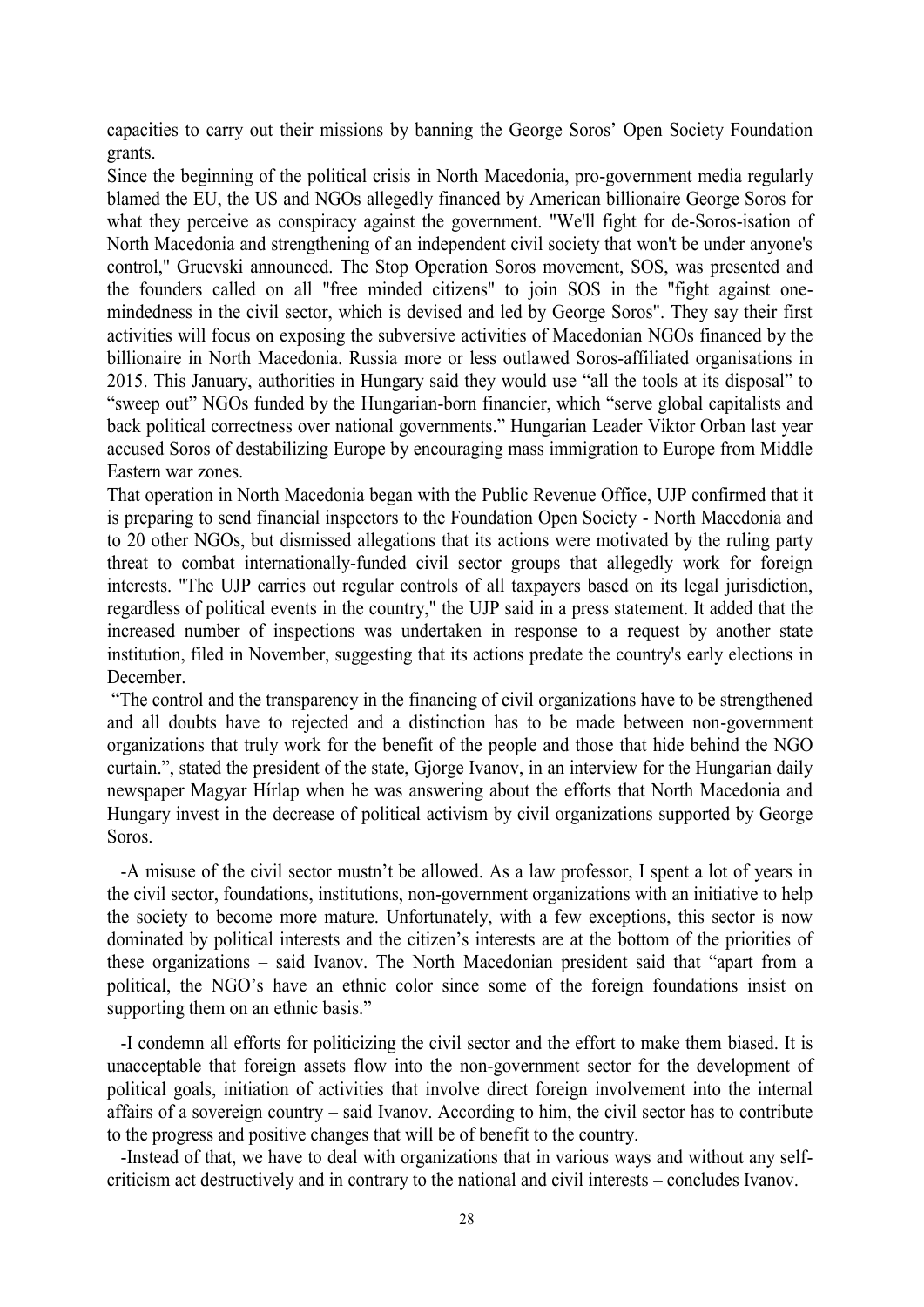## **3.2 "De-Sorosization" or treating the NGO sector as an equal partner?**

At the start of the "de-Sorosization" campaign in December 2016, Gruevski called for a "showdown" with NGOs cooperating with Soros' foundation and foreign government aid organizations.

He argued that rather than seeking support from outside of North Macedonia, the country's civil sector should instead rely on the North Macedonian government for financial support. This proposal would have made NGOs in a way dependent on the government, an idea that weakens the very essence of many for a civil society organization, which is to maintain independence from the government in order to best hold it to account for its commitments to the public.

To support that proposal, some organizations promoted the notion that civil society should be about charity or humanitarian aid, and that it should not be involved with civic engagement, anticorruption, media or any activity related to political decision-making. Some civil society activists also commented via social media that they would decline financial support from the government in their jurisdiction, in order to maintain accountability to the public. Certain NGOs benefitted from this structure, as some state funds were used to support sports clubs, as well as service-based organizations like associations of people with disabilities or retired persons.

The campaign was meant to supervise the work of local organizations associated with the philanthropic foundation of billionaire George Soros, along with other western institutions such as the US Agency for International Development (USAID). The executive director of the Foundation Open Society - Macedonia, suggested that the Gruevski government and ruling party targeted NGOs because civil society, according to them, had been "the chief driver of changes and progress" in Macedonia from 2014 to the present. The authorities recognized 21 NGOs that had participated in a pre-election civil campaign "We decide", which was meant to improve public understanding of the electoral system and rules. State inquiries targeted one donor specifically, which was not directly connected to the "We decide" action: the US Agency for International Development or USAID, which over the last years has supported large capacity building initiatives for civil society. Paralel with these happenings, in March 2017 the government issued their regular public call offering grants for civil society organizations, like it did every year starting from 2007. These grants were distributed through an unusually speedy procedure, mainly to new organizations, but the new government annulled the call without any explanation.

At a May 2017 public conference on anti-corruption, a representative of the State Commission for Prevention of Corruption was asked about the investigations against NGOs. He acknowledged that the Commission initiated the "de-Sorosisation" controls involving coordinated action of institutions including the National Bank and the Public Revenue Service (both of which imposed financial audits on NGOs) and the Public Prosecutor's Office (PPO) for Organized Crime and Corruption. The PPO also engaged the Organized Crime Unit of the Ministry of Interior, and the Financial Police, a subsidiary of the Ministry of Finance. In a recorded statement at the conference, president of the State Commission for Prevention of Corruption, said the following:

*"*An ambassador of large institution came to us and asked why we initiated control of the work of the civic organizations. He said 'Only their donor can conduct controls' in their country. And I replied - but what if the donor is a terrorist organization?"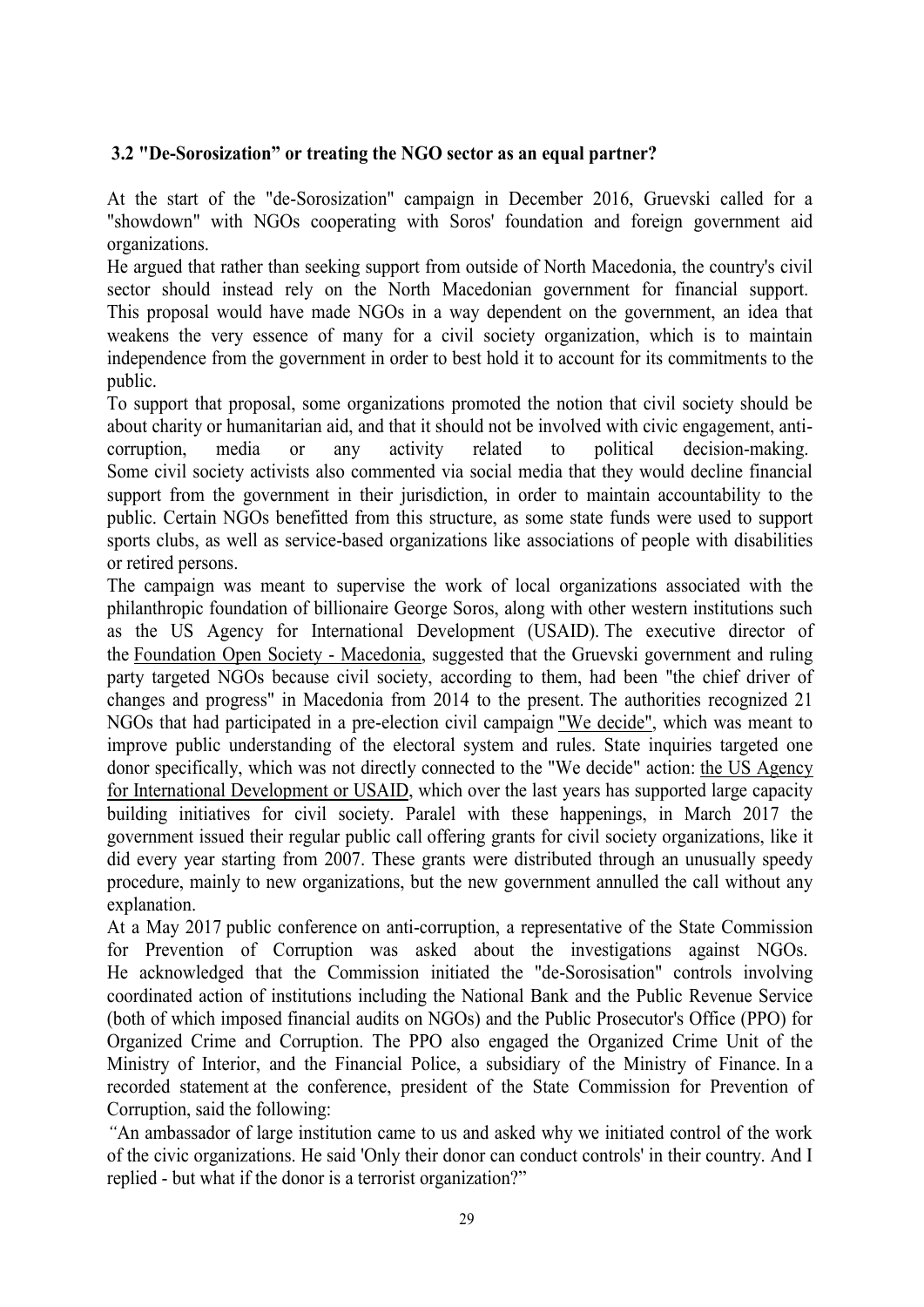A work plan adopted by the new government in the middle of 2017 clearly states that the government will treat civil society as an equal partner and that state institutions will conduct new "investigations of the cases of intimidation and pressure on civil society organizations." After the forming of the new government, the chief state prosecutor, was sacked by the parliament, giving NGOs hope that things will change for them. After that, the high level expert group led by the former European Commissioner Reinhard Priebe in charge of monitoring democratic reforms in Macedonia reiterated the need to clear up the situation which had implications beyond affecting the work of the 21 targeted organizations.

Later, the Minister of Interior gave a public statement suggesting that investigations had concluded, and that no evidence of illegal behavior on the part of the NGOs had been found. However, as far as official data can be found, the origin of the NGOs money are not under anyone's supervision that would provide legal background for their work.

## **4. Conclusion**

From a legal perspective on international affairs, NGOs seem to remain unknown teritory. A historical analysis of NGO perception in international law demonstrates that the question of international personality of NGOs has not yet sufficiently been answered. Paradoxically, while states have increasingly incorporated NGOs into structures and procedures of global governance, it remains unclear what characterizes NGOs and what status they officially have under international law. Although states welcome NGO contributions to international negotiation processes and have granted "private associations" some recognition at the national level, they have not yet agreed on a standard for NGOs operating in the transnational sphere.

The analysis of rules and regulations over the last century has revealed that international law on the status of NGOs remains significantly underdeveloped. More effort has been put into regulating the relationship between NGOs and other actors, such as the United Nations, than into setting standards for NGOs. Moreover, international agreements on the legal personality of NGOs seem to advance slowly. Thus, during the last century, not much progress has been made; the European Convention of 1986 does not differ much from laws on NGOs from many decades earlier. NGOs are only indirectly recognized through other sources of international law that predict a role for them.

In sum, whereas NGOs increasingly take part in advancing international legal standards on a variety of issues, the status of NGOs in international law has not yet progressed. Considering the growing number of NGOs participating in international life and the evolving role they play in negotiation processes, it is astonishing that it is still unclear how to characterize an NGO in legal terms. NGOs are often invited to take part in international affairs because they are seen as "representing civil society" and, as such, their participation is interpreted as legitimizing or democratizing the whole process. Taking into account, however, that some states take advantage of this situation and select, appoint, or support specific government-friendly NGOs, the necessity for international standards becomes important. In addition, it is in the interest of NGOs to maintain their "pure" image, because otherwise the representativity of NGOs and thus their reason for being could be called into question.

What remains unclear about the last years in North Macedonia is that we don't exactly know what really happened in the political scene in the country. Many questions still remain open. For example, what was the reason that the NGO sector starting from 2015 had increased their income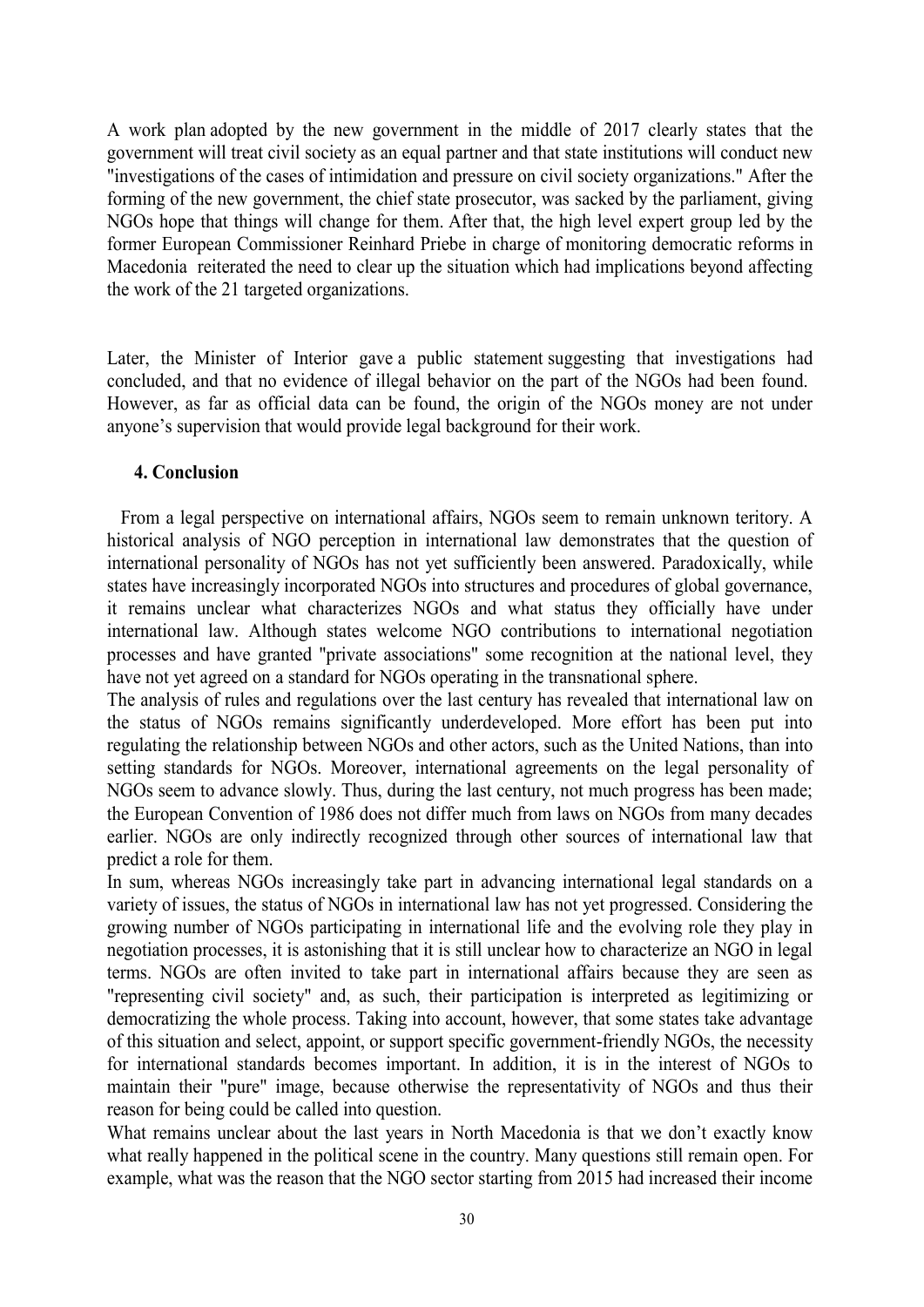for more than 30% from abroad? What was the reason for that amount of money to come into a small country as Republic of Macedonia struggling to strengthen as a country? Are the NGOs an area that can not be controlled whether their money is spent according to the laws or not? What were that money used for when we can't see much progress in the country especially from the NGO sector? Do they have that much power to make a change of powers in the country through different measures and activities? Are they representing the interests of strongmen in world politics? Was there any hidden agenda in the changing of the power in the country? How come the party that had the majority for more than 11 years in the country, was not able to form a government with the party of the Albanian minority (DUI) that has been their coalition partner for the same 11 years? What was the reason that the coalition didn't make it this time but succeeded for DUI with the opposition social-democratic party (SDSM) as a partner? These and similar questions still seek for answers. Having in mind that the power changed in Macedonia, all the controls and inspections of the money from abroad for NGOs were stoped from the new officials in the state institutions. So, many things remain unfamiliar for the citizens of the country, for now.

The change of political atmosphere in Macedonia doesn't imply that all problems of uncontrolled civil society and independent media will be solved easily. Under the new government, if the civil sector is treated ferly and their money are used for legal purposes, they will provide appropriate role in the next period of political reforms in the country, although facing dismal economic reality and other hostile influences coming from political conflicts both within and outside of the country.

While there is still a glimmer of hope that Macedonia may one day become part of the EU, NGOs stress that one of the important challenges is to educate citizens so that they may fully exercise their role as decision-makers in a modern democratic society and hold their governments to account - regardless of who is in power. Macedonian activists are attempting to draw lessons from their predicament, that might be helpful to other societies facing similar challenges.

## **References**

- 1. Alkema, Evert, 'Freedom of Associations and Civil Society', A Yearbook of the European Convention on Human Rights, 1994
- 2. Arzt, Donna E., and Lukashuk, Igor I., 'Participants in International Legal Relations', in Charlotte Ku and Paul F. Diehl, International Law: Classical and Contemporary Readings, Boulder, 1998
- 3. Benvenuti, Paolo, 'The Nature and Features of International Non-Governmental Organizations', 4 Italian Yearbook of International Law,1978–1979
- 4. Boli, John and Thomas, George M., Constructing World Culture: International Nongovernmental Organizations since 1875, Stanford University Press, 1999
- 5. Chinkin, Christine, 'The Role of NGOs in Standard Setting, Monitoring and Implementation of Human Rights', in Joseph P. Norton et al., The Changing World of International Law in the Twenty-First Century: A Tribute to the Late Kenneth R. Simmonds, The Hague: Kluwer Law International, 1998
- 6. Gamble, John King and Ku, Charlotte, 'International Law New Actors and New Technologies Center Stage for NGOs?, Law and Policy in International Business, 2000
- 7. Gordenker, Leon, 'NGOs and Democratic Process in International Organisations' in Monique Castermans-Holleman et al. The Role of the Nation-State in the 21st Century, The Hague: Kluwer International, 1999